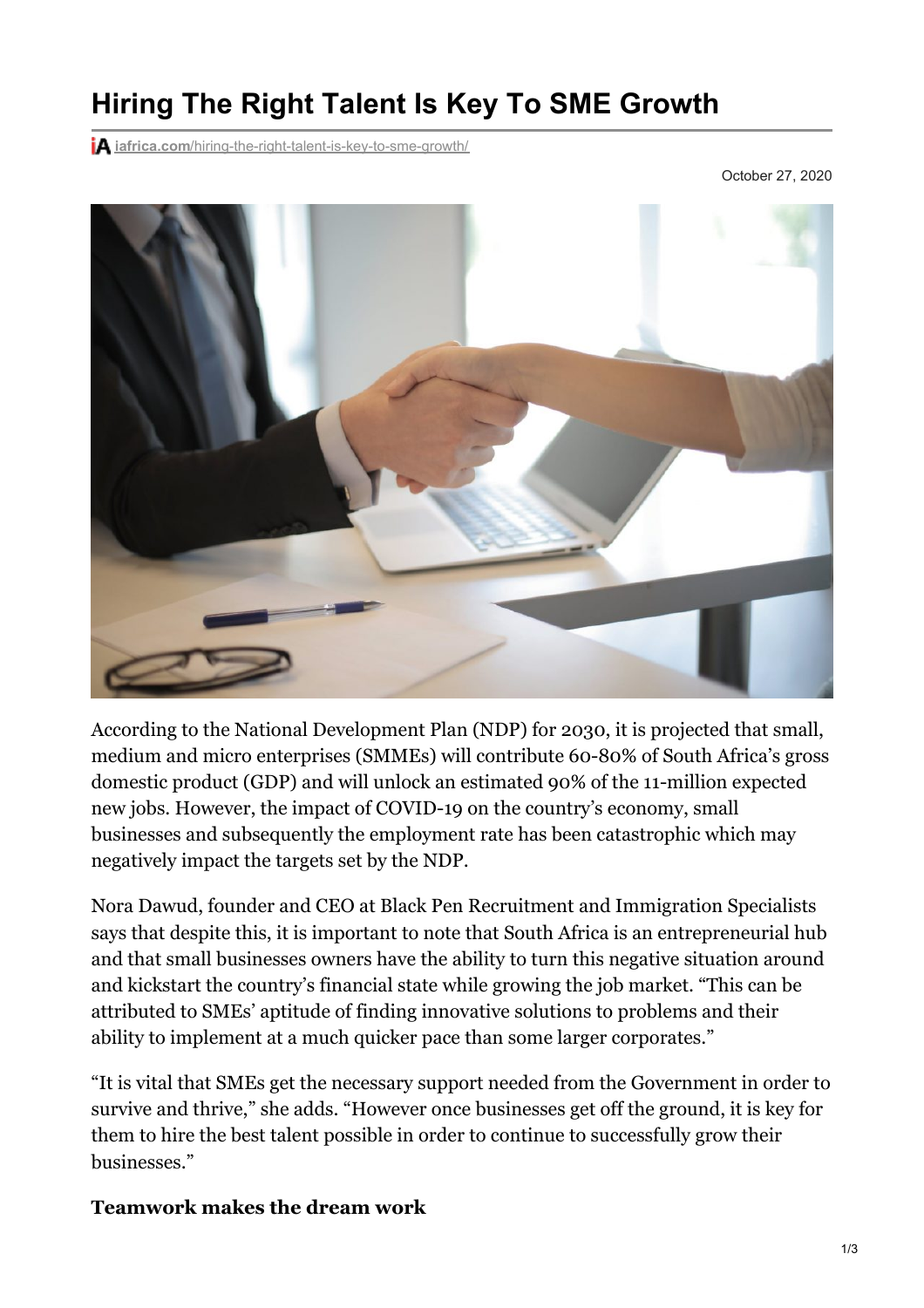Talent is a core factor in the productivity and success of any company, and Dawud stresses the importance of making the right decisions when it comes to new hires. "A company is like a soccer team. In a match, it doesn't matter if one person performs well if the rest of the team does not contribute. Ultimately the whole team will lose."

She points out that it is vital to hire people that show a deep understanding of the company and what it does, and in doing so, act as support to the CEO who is essentially the captain of the team. "Small business owners often wear many hats, and they need to have the right employees who can also juggle multitudes of tasks in one role. By business owners having the ability to delegate work effectively allows them to focus on core areas of company growth.

"It is key for companies to hire an expert in different fields as this provides a diverse mindset and positive synergy within the company," adds Dawud. "Small business owners should also consider hiring talent that shares the same values as the company, believes in its mission and more importantly who has the passion for the position on offer."

## **Selecting key players**

Dawud says that to assess what roles new staff would be required to manage, business owners should start by mapping out an organogram. By doing so gives employers the ability to work out which roles need to be filled now, and how they can plan for the future.

However, as entrepreneurs do not have time nor money to waste, she stresses that it is crucial to find the best people from the start. "This is now more tricky than ever as the impact of COVID-19 has resulted in 2.2million jobs being shed in South Africa in the second quarter of 2020. As such, the job market has become saturated with job seekers, making it even more difficult for employers to find the right talent for the job."

She points out that it is important to note that attitude can sometimes be more important than qualifications, and when possible hire a candidate with theright attitude that will add value to the business.

"It is advisable to seek the professional services of a recruitment agency when hiring as the process can become far more expensive when considering the costs associated with the appointment of the wrong person and their impact on the business," explains Dawud. "Should employers find that the person hired not be appropriate for the role, it is critical to manage their performance from the start so that when the end of their probation period concludes, the employer will be in a position to legally terminate their employment."

## **Supporting the team**